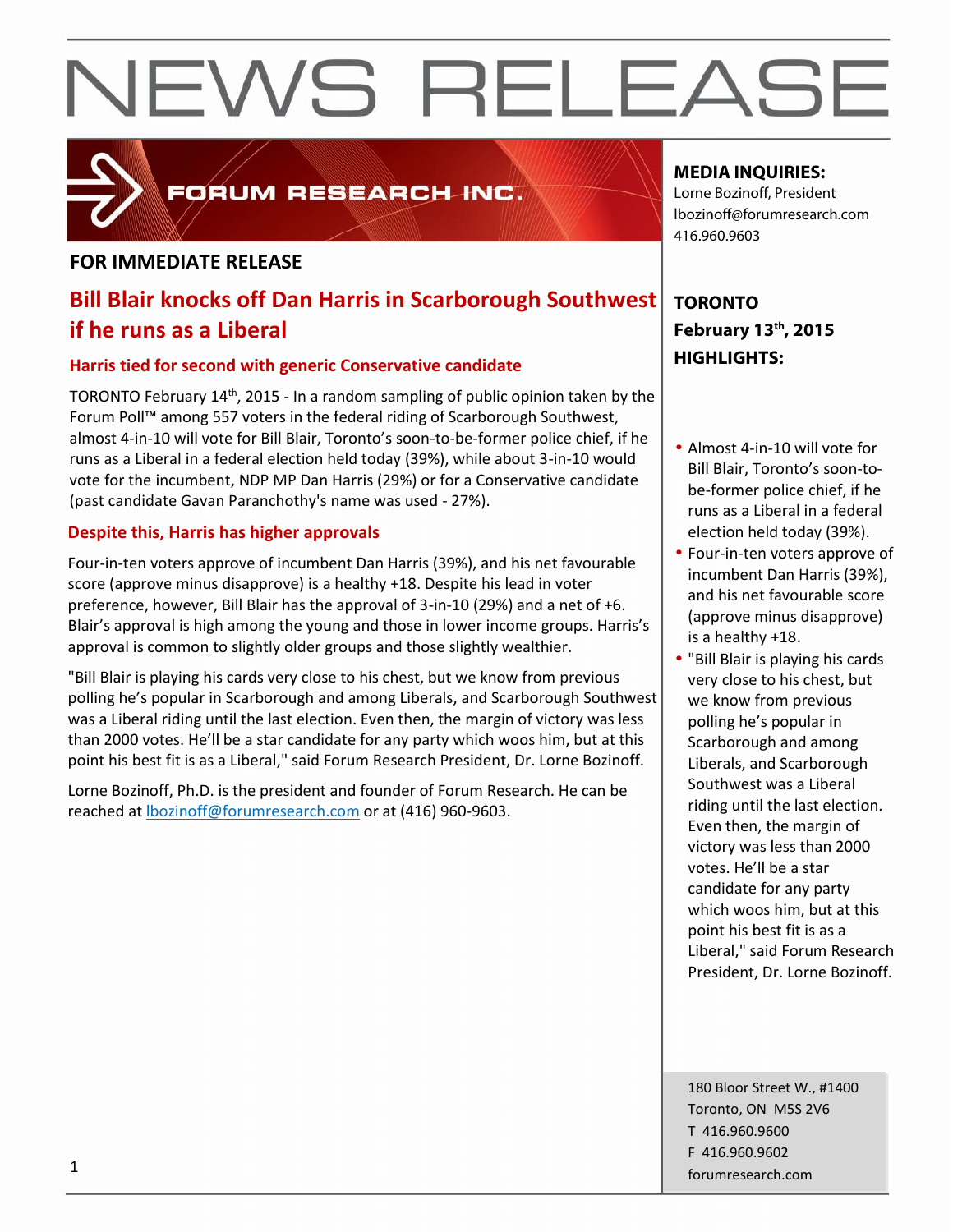# FORUM RESEARCH INC.

# **Methodology**

The Forum Poll™ was conducted by Forum Research with the results based on an interactive voice response telephone survey of 557 randomly selected voters in the federal riding of Scarborough Southwest. The poll was conducted on February 13th , 2015.

Results based on the total sample are considered accurate +/- 4%, 19 times out of 20. Subsample results will be less accurate. Margins of error for subsample (such as age, gender) results are available at www.forumresearch.com/samplestim.asp

Where appropriate, the data has been statistically weighted by age, region, and other variables to ensure that the sample reflects the actual population according to the latest Census data.

This research is not necessarily predictive of future outcomes, but rather, captures opinion at one point in time. Forum Research conducted this poll as a public service and to demonstrate our survey research capabilities. Forum houses its poll results in the Data Library of the Department of Political Science at the University of Toronto.

With offices across Canada and around the world, 100% Canadian-owned Forum Research is one of the country's leading survey research firms. This Forum Poll™and other polls may be found at Forum's poll archive at www.forumresearch.com/polls.asp

## **MEDIA INQUIRIES:**

Lorne Bozinoff, President lbozinoff@forumresearch.com 416.960.9603

**TORONTO February 13 th, 2015**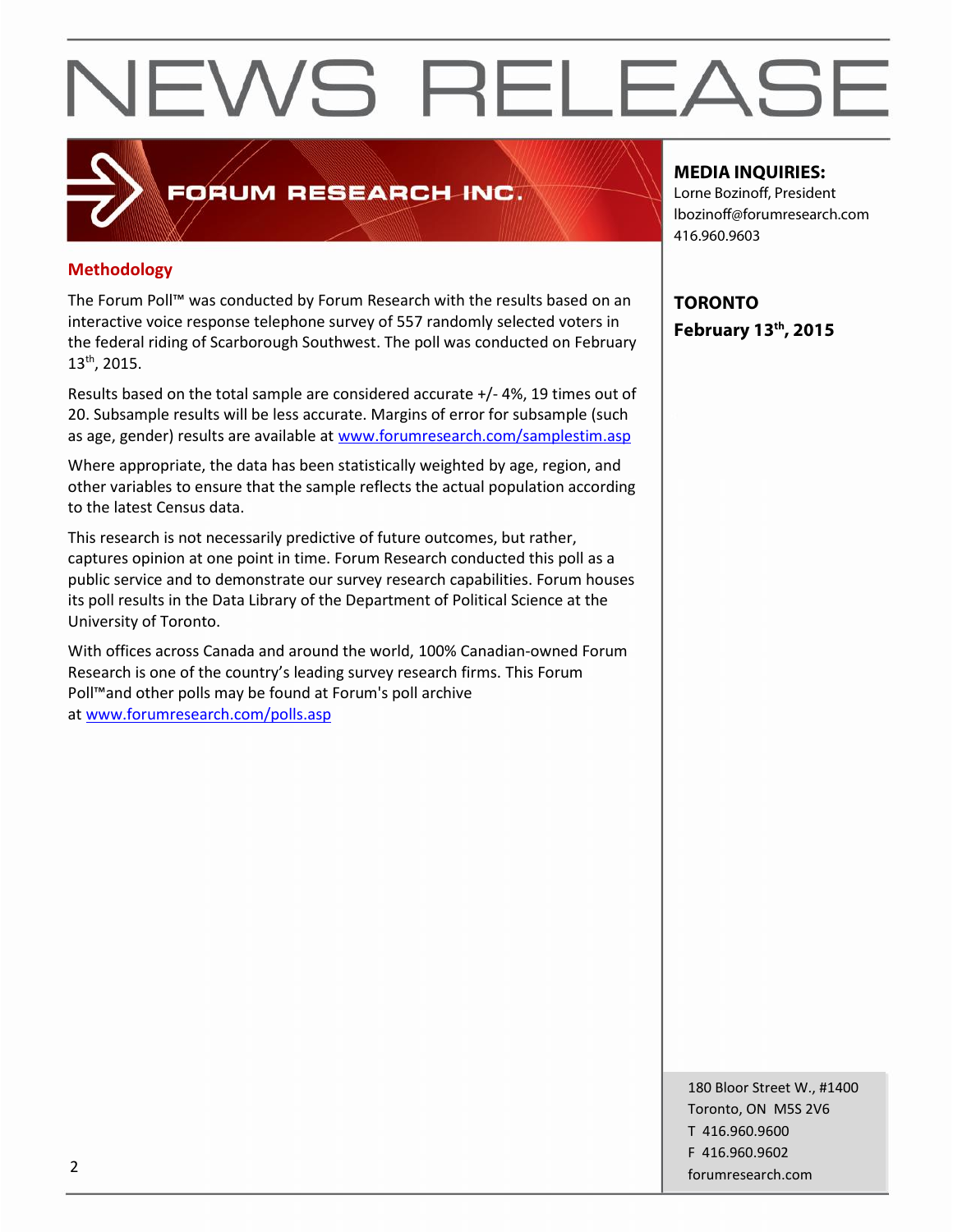# FORUM RESEARCH INC.

# *Vote Preference*

*'If a federal election were held today, which party's candidate would you be most likely to vote for in your riding of Scarborough Southwest?'+ 'Even though you may not have made up your mind, which party's candidate would you be leaning towards at this time?'*

# *[Decided/Leaning]*

### *Age / Gender*

| %                                  | <b>Total</b>   | $18 -$<br>34 | $35 -$<br>44 | 45-<br>54      | $55 -$<br>64 | $65+$          | <b>Male</b> | <b>Female</b> |
|------------------------------------|----------------|--------------|--------------|----------------|--------------|----------------|-------------|---------------|
| Sample                             | 510            | 28           | 44           | 81             | 151          | 206            | 228         | 282           |
| Gavan Paranchothy,<br>Conservative | 27             | 27           | 21           | 26             | 30           | 31             | 32          | 24            |
| <b>Bill Blair, Liberal</b>         | 39             | 38           | 43           | 41             | 35           | 36             | 35          | 42            |
| Dan Harris, NDP                    | 29             | 28           | 30           | 28             | 31           | 30             | 28          | 31            |
| <b>Stefan Dixon, Green</b>         | $\overline{4}$ | 7            | 5            | $\overline{4}$ | 3            | $\overline{2}$ | 5           | 3             |
| Another party                      | 1              | 1            | $\mathbf{0}$ | $\mathbf{0}$   | 1            | 0              | 1           | $\mathbf{0}$  |

#### *Income*

| ℅                                         | <b>Total</b>   | $<$ \$20 $K$   | $$20-$<br><b>\$40K</b> | \$40-<br><b>\$60K</b> | \$60-<br><b>\$80K</b> | \$80-<br>\$100K | $$100-$<br><b>\$250K</b> |
|-------------------------------------------|----------------|----------------|------------------------|-----------------------|-----------------------|-----------------|--------------------------|
| Sample                                    | 510            | 60             | 98                     | 71                    | 54                    | 33              | 66                       |
| <b>Gavan Paranchothy,</b><br>Conservative | 27             | 19             | 38                     | 31                    | 17                    | 36              | 23                       |
| <b>Bill Blair, Liberal</b>                | 39             | 45             | 38                     | 30                    | 44                    | 29              | 39                       |
| Dan Harris, NDP                           | 29             | 33             | 22                     | 36                    | 26                    | 29              | 35                       |
| <b>Stefan Dixon, Green</b>                | $\overline{4}$ | $\overline{2}$ | $\mathbf{1}$           | $\overline{2}$        | 13                    | 5               | 3                        |
| Another party                             | 1              | $\mathbf{0}$   | 1                      | $\mathbf{0}$          | $\mathbf{0}$          | $\Omega$        | 1                        |

### *Past Federal Vote*

| %                                     | <b>Total</b>   | <b>Conservative</b> | <b>Liberal</b> | <b>New</b><br><b>Democratic</b> | Green          | <b>Bloc</b><br><b>Quebecois</b> | <b>Other</b><br><b>Parties</b> |
|---------------------------------------|----------------|---------------------|----------------|---------------------------------|----------------|---------------------------------|--------------------------------|
| Sample                                | 510            | 163                 | 154            | 114                             | 17             | 8                               | 22                             |
| Gavan<br>Paranchothy,<br>Conservative | 27             | 80                  | 6              | $\overline{4}$                  | $\mathbf{0}$   | 18                              | 11                             |
| <b>Bill Blair,</b><br>Liberal         | 39             | 11                  | 77             | 23                              | 43             | 12                              | 34                             |
| Dan<br>Harris, NDP                    | 29             | 8                   | 16             | 69                              | 8              | 46                              | 50                             |
| Stefan Dixon,<br>Green                | $\overline{4}$ | $\mathbf{1}$        | $\mathbf{1}$   | 3                               | 45             | 23                              | $\mathbf{0}$                   |
| Another party                         | $\mathbf{1}$   | $\mathbf{0}$        | $\overline{0}$ | $\mathbf{0}$                    | $\overline{4}$ | $\overline{0}$                  | 6                              |
|                                       |                |                     |                |                                 |                |                                 |                                |

# **MEDIA INQUIRIES:**

Lorne Bozinoff, President lbozinoff@forumresearch.com 416.960.9603

# **TORONTO February 13 th, 2015**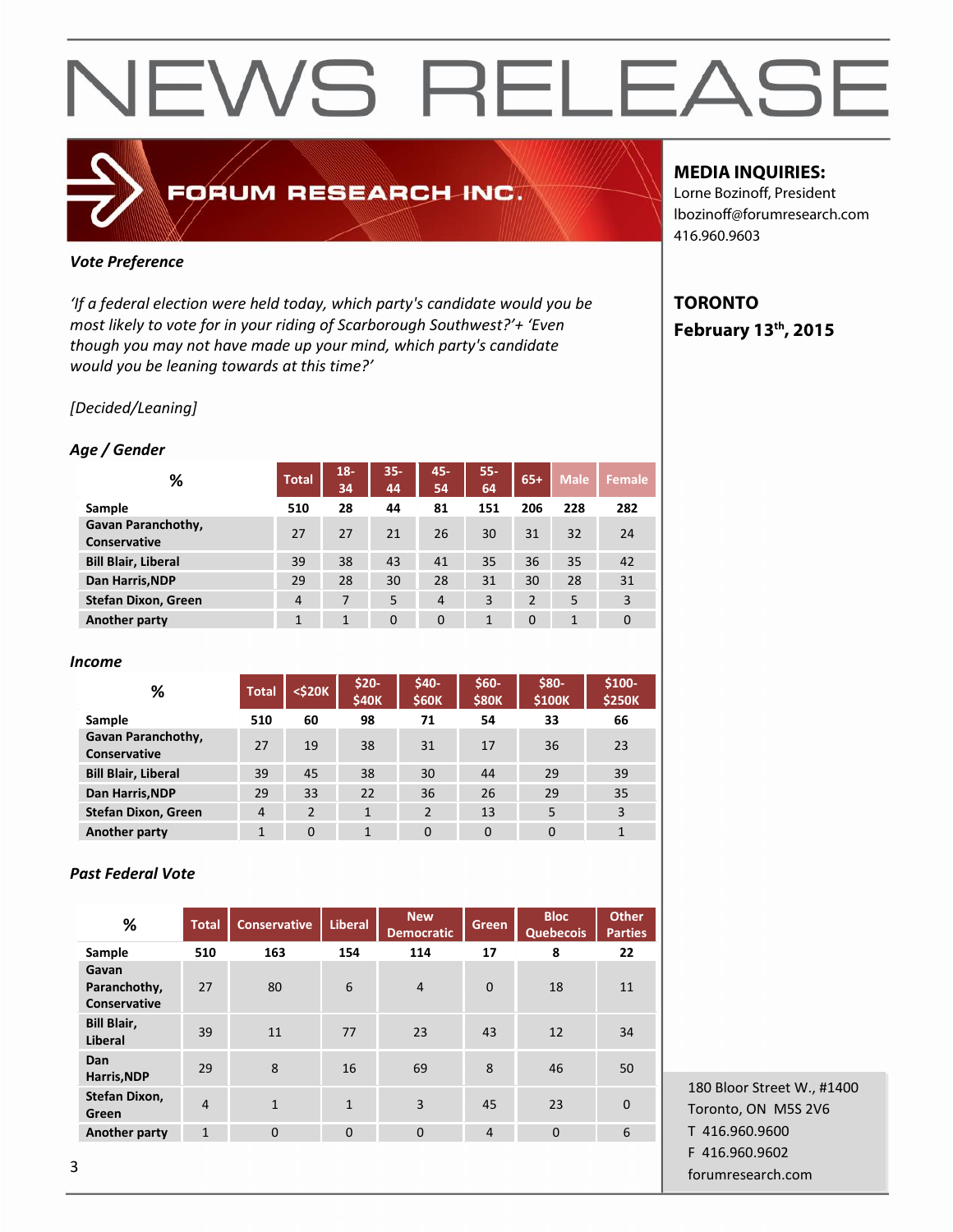

#### *Dan Harris Approval*

*'Do you approve or disapprove of Dan Harris?'*

## *[All Respondents]*

### *Age / Gender*

| %                 | <b>Total</b> | $18-34$ 35-44 |    |    | 45-54   55-64   65+ |     | <b>Male</b> | <b>N</b> Female |
|-------------------|--------------|---------------|----|----|---------------------|-----|-------------|-----------------|
| Sample            | 557          | 32            | 47 | 87 | 161                 | 230 | 255         | 302             |
| Approve           | 39           | 44            | 44 | 32 | 34                  | 36  | 37          | 41              |
| <b>Disapprove</b> | 21           | 16            | 24 | 23 | 21                  | 23  | 24          | 18              |
| Don't know        | 40           | 40            | 32 | 45 | 45                  | 41  | 40          | 40              |

#### *Income*

| %                 | Total |    |     |    |    | <\$20K   \$20-\$40K   \$40-\$60K   \$60-\$80K   \$80-\$100K | <b>\$100-\$250K</b> |
|-------------------|-------|----|-----|----|----|-------------------------------------------------------------|---------------------|
| <b>Sample</b>     | 557   | 72 | 108 |    | 55 | 36                                                          | 69                  |
| Approve           | 39    | 30 | 37  | 38 | 48 | 27                                                          | 55                  |
| <b>Disapprove</b> | 21    |    | 23  | 23 | 14 | 33                                                          | 26                  |
| Don't know        | 40    | 62 | 40  | 38 | 38 | 40                                                          | 19                  |

### *Past Federal Vote*

| %                 | <b>Total</b> | <b>Conservative</b> | <b>Liberal</b> | <b>New</b><br><b>Democratic</b> | Green | <b>Bloc</b><br><b>Quebecois</b> | <b>Other</b><br><b>Parties</b> |
|-------------------|--------------|---------------------|----------------|---------------------------------|-------|---------------------------------|--------------------------------|
| Sample            | 557          | 175                 | 167            | 121                             | 18    | 8                               | 30                             |
| Approve           | 39           | 16                  | 33             | 74                              | 47    | 40                              | 26                             |
| <b>Disapprove</b> | 21           | 35                  | 29             |                                 | 10    | 35                              | 19                             |
| Don't<br>know     | 40           | 50                  | 38             | 21                              | 42    | 25                              | 55                             |

# **MEDIA INQUIRIES:**

Lorne Bozinoff, President lbozinoff@forumresearch.com 416.960.9603

# **TORONTO February 13 th, 2015**